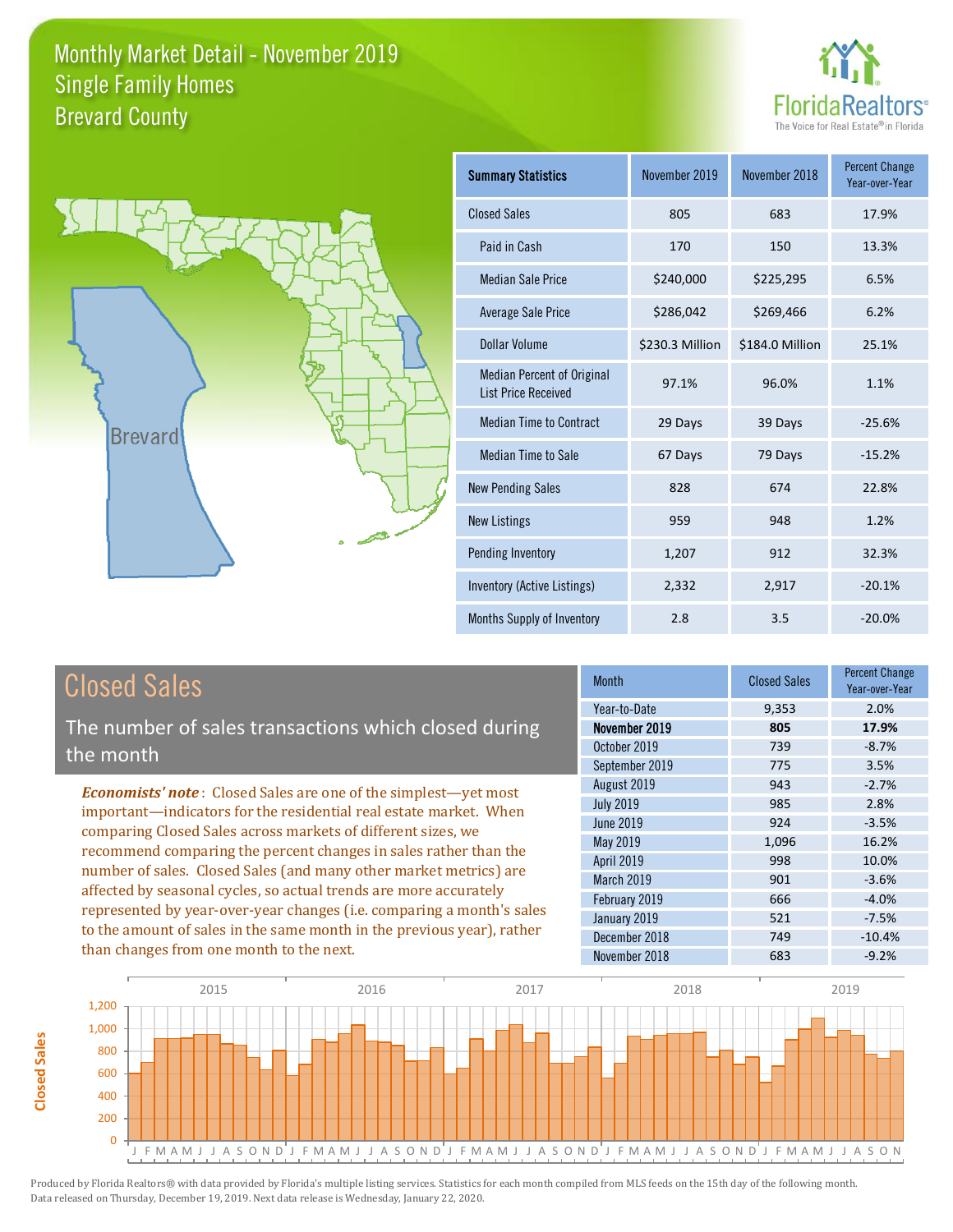this statistic should be interpreted with care.



151 -2.6%

| Cash Sales                                                                     | <b>Month</b>      | <b>Cash Sales</b> | <b>Percent Change</b><br>Year-over-Year |
|--------------------------------------------------------------------------------|-------------------|-------------------|-----------------------------------------|
|                                                                                | Year-to-Date      | 2.016             | $-4.5%$                                 |
| The number of Closed Sales during the month in which                           | November 2019     | 170               | 13.3%                                   |
| buyers exclusively paid in cash                                                | October 2019      | 162               | $-26.0%$                                |
|                                                                                | September 2019    | 154               | $-16.3%$                                |
|                                                                                | August 2019       | 197               | $-10.9%$                                |
|                                                                                | <b>July 2019</b>  | 204               | 1.0%                                    |
| <b>Economists' note:</b> Cash Sales can be a useful indicator of the extent to | June 2019         | 175               | $-9.3%$                                 |
| which investors are participating in the market. Why? Investors are            | May 2019          | 229               | 12.3%                                   |
| far more likely to have the funds to purchase a home available up front,       | <b>April 2019</b> | 208               | 14.3%                                   |
| whereas the typical homebuyer requires a mortgage or some other                | <b>March 2019</b> | 187               | $-10.5%$                                |
| form of financing. There are, of course, many possible exceptions, so          | February 2019     | 179               | $-7.3%$                                 |



# Cash Sales as a Percentage of Closed Sales

The percentage of Closed Sales during the month which were Cash Sales

*Economists' note* : This statistic is simply another way of viewing Cash Sales. The remaining percentages of Closed Sales (i.e. those not paid fully in cash) each month involved some sort of financing, such as mortgages, owner/seller financing, assumed loans, etc.

| Month            | Percent of Closed<br>Sales Paid in Cash | <b>Percent Change</b><br>Year-over-Year |
|------------------|-----------------------------------------|-----------------------------------------|
| Year-to-Date     | 21.6%                                   | $-6.1%$                                 |
| November 2019    | 21.1%                                   | $-4.1%$                                 |
| October 2019     | 21.9%                                   | $-19.2%$                                |
| September 2019   | 19.9%                                   | $-19.1%$                                |
| August 2019      | 20.9%                                   | $-8.3%$                                 |
| <b>July 2019</b> | 20.7%                                   | $-1.9%$                                 |
| June 2019        | 18.9%                                   | $-6.0%$                                 |
| May 2019         | 20.9%                                   | $-3.2%$                                 |
| April 2019       | 20.8%                                   | 3.5%                                    |
| March 2019       | 20.8%                                   | $-7.1%$                                 |
| February 2019    | 26.9%                                   | $-3.2%$                                 |
| January 2019     | 29.0%                                   | 5.5%                                    |
| December 2018    | 23.5%                                   | 1.7%                                    |
| November 2018    | 22.0%                                   | $-8.7%$                                 |

December 2018 176 176 -8.8%

January 2019

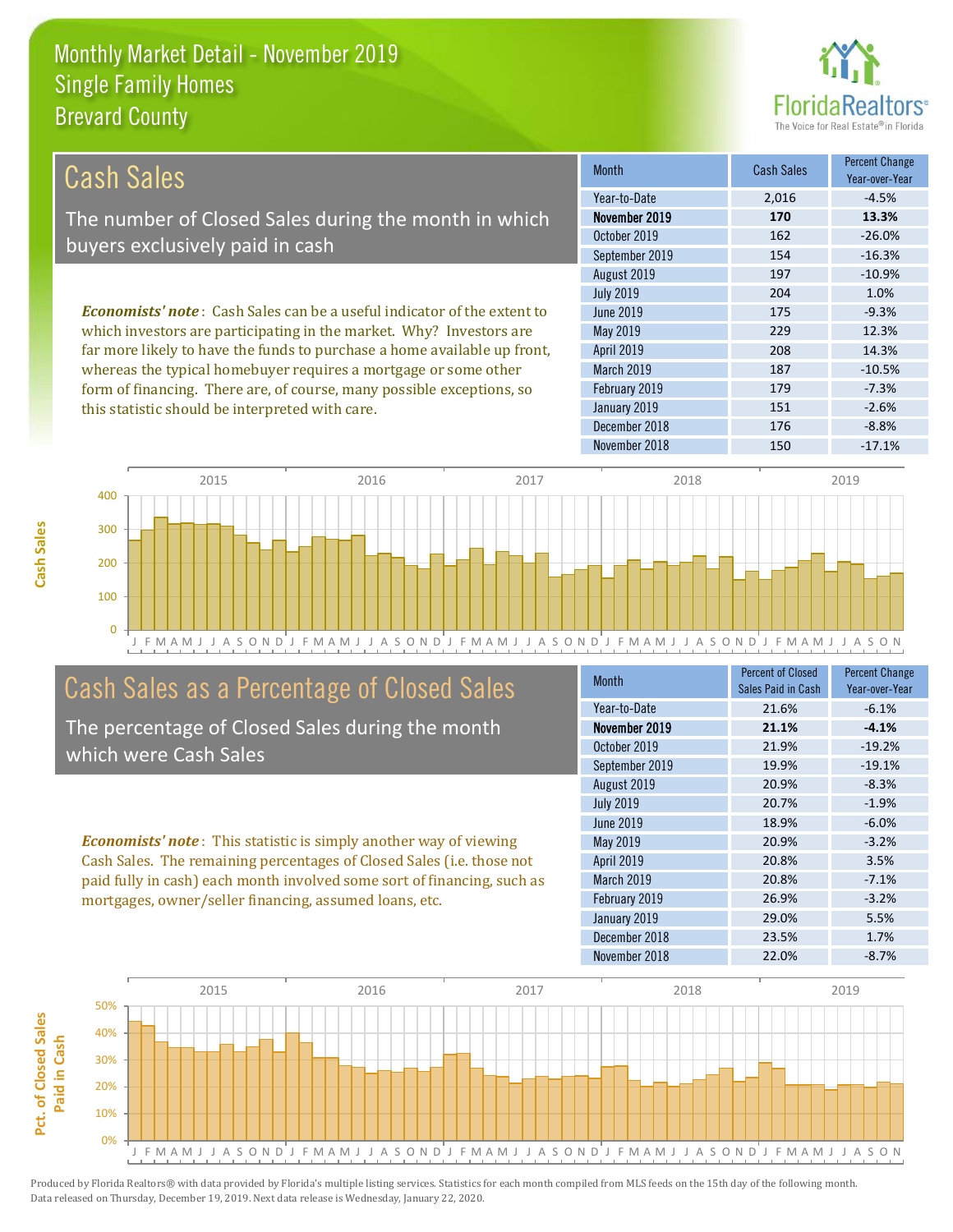

#### *Economists' note* : Median Sale Price is our preferred summary statistic for price activity because, unlike Average Sale Price, Median Sale Price is not sensitive to high sale prices for small numbers of homes that may not be characteristic of the market area. Keep in mind that median price trends over time are not always solely caused by changes in the general value of local real estate. Median sale price only reflects the values of the homes that *sold* each month, and the mix of the types of homes that sell can change over time. November 2018 **\$225,295** 3.3% January 2019 **\$228,463** 6.3% December 2018 **\$229,000** 0.5% March 2019 \$227,700 -1.0% February 2019 **\$230,000** \$230,000 0.0% \$234,000 -0.4% July 2019 **\$244,000 6.6%** April 2019 **\$238,000** \$238,000 4.6% October 2019 **\$240,000** \$240,000 4.3% September 2019 \$240,000 2.1% June 2019 **\$248,000** \$248,000 7.8% May 2019 **\$239,208** 6.3% August 2019 Month Median Sale Price Percent Change Year-over-Year November 2019 **\$240,000 6.5%** Year-to-Date \$237,475 3.7% Median Sale Price The median sale price reported for the month (i.e. 50% of sales were above and 50% of sales were below)



# Average Sale Price

The average sale price reported for the month (i.e. total sales in dollars divided by the number of sales)

*Economists' note* : Usually, we prefer Median Sale Price over Average Sale Price as a summary statistic for home prices. However, Average Sale Price does have its uses—particularly when it is analyzed alongside the Median Sale Price. For one, the relative difference between the two statistics can provide some insight into the market for higher-end homes in an area.

| <b>Month</b>     | <b>Average Sale Price</b> | <b>Percent Change</b><br>Year-over-Year |
|------------------|---------------------------|-----------------------------------------|
| Year-to-Date     | \$281,919                 | 3.5%                                    |
| November 2019    | \$286,042                 | 6.2%                                    |
| October 2019     | \$275,095                 | $-0.4%$                                 |
| September 2019   | \$274,869                 | 0.4%                                    |
| August 2019      | \$289,399                 | 6.1%                                    |
| <b>July 2019</b> | \$289,093                 | 7.1%                                    |
| <b>June 2019</b> | \$292,226                 | 6.5%                                    |
| May 2019         | \$286,339                 | 5.1%                                    |
| April 2019       | \$281,691                 | 3.8%                                    |
| March 2019       | \$273,882                 | 0.6%                                    |
| February 2019    | \$274,662                 | $-3.8%$                                 |
| January 2019     | \$264,648                 | 3.5%                                    |
| December 2018    | \$275,614                 | 1.4%                                    |
| November 2018    | \$269,466                 | 8.6%                                    |



**Average Sale Price**

**Average Sale Price**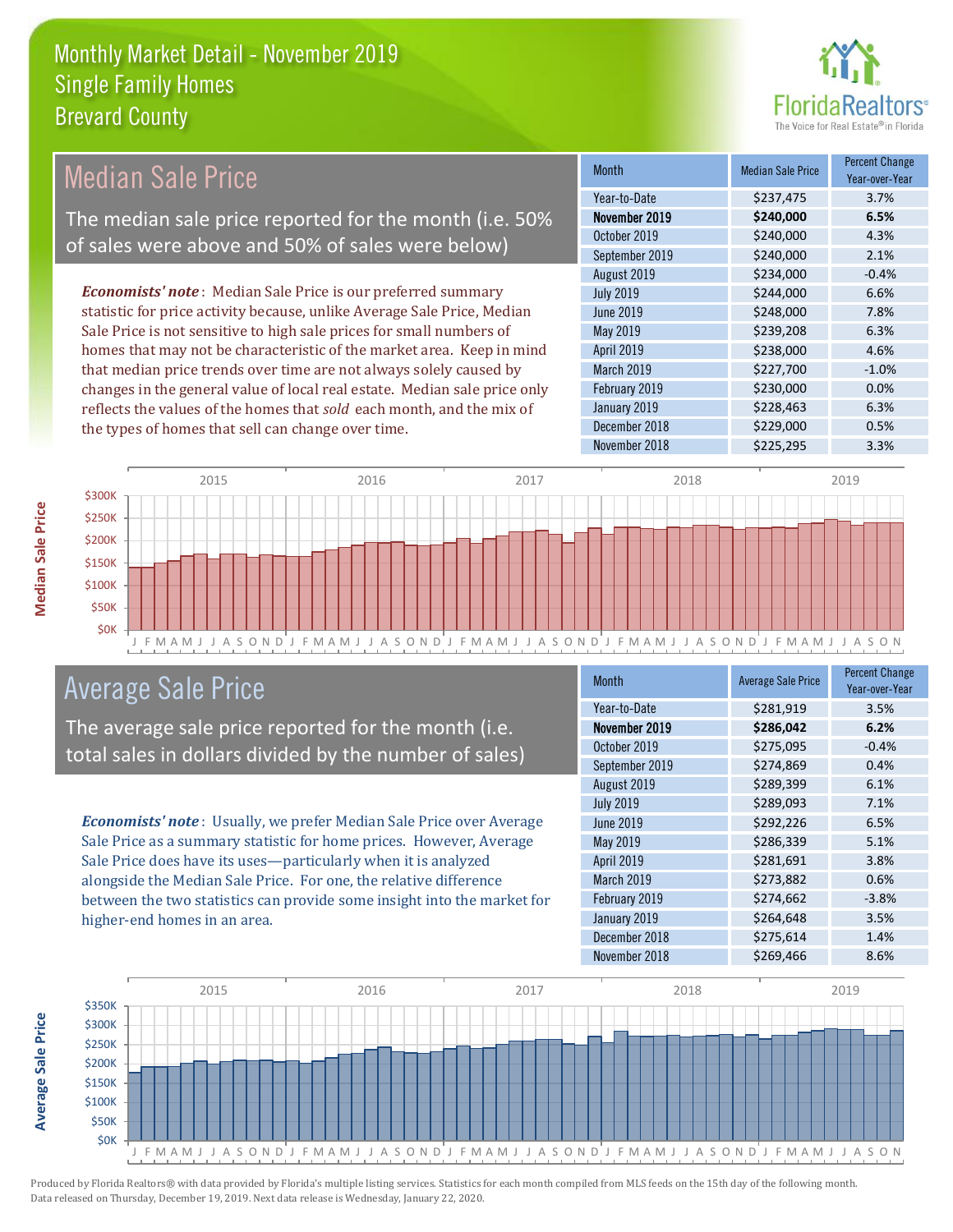

## ollar Volume

The sum of the sale prices for all sales which closed during the month

*Economists' note* : Dollar Volume is simply the sum of all sale prices in a given time period, and can quickly be calculated by multiplying Closed Sales by Average Sale Price. It is a strong indicator of the health of the real estate industry in a market, and is of particular interest to real estate professionals, investors, analysts, and government agencies. Potential home sellers and home buyers, on the other hand, will likely be better served by paying attention to trends in the two components of Dollar Volume (i.e. sales and prices) individually.

| <b>Month</b>     | <b>Dollar Volume</b> | <b>Percent Change</b><br>Year-over-Year |
|------------------|----------------------|-----------------------------------------|
| Year-to-Date     | \$2.6 Billion        | 5.6%                                    |
| November 2019    | \$230.3 Million      | 25.1%                                   |
| October 2019     | \$203.3 Million      | $-9.0%$                                 |
| September 2019   | \$213.0 Million      | 3.9%                                    |
| August 2019      | \$272.9 Million      | 3.2%                                    |
| <b>July 2019</b> | \$284.8 Million      | 10.1%                                   |
| <b>June 2019</b> | \$270.0 Million      | 2.7%                                    |
| May 2019         | \$313.8 Million      | 22.2%                                   |
| April 2019       | \$281.1 Million      | 14.2%                                   |
| March 2019       | \$246.8 Million      | $-3.0%$                                 |
| February 2019    | \$182.9 Million      | $-7.6%$                                 |
| January 2019     | \$137.9 Million      | $-4.2%$                                 |
| December 2018    | \$206.4 Million      | $-9.2%$                                 |
| November 2018    | \$184.0 Million      | $-1.4%$                                 |



# Median Percent of Original List Price Received

The median of the sale price (as a percentage of the original list price) across all properties selling during the month

*Economists' note* : The Median Percent of Original List Price Received is useful as an indicator of market recovery, since it typically rises as buyers realize that the market may be moving away from them and they need to match the selling price (or better it) in order to get a contract on the house. This is usually the last measure to indicate a market has shifted from down to up, so it is what we would call a *lagging* indicator.

| <b>Month</b>     | Med. Pct. of Orig.<br><b>List Price Received</b> | <b>Percent Change</b><br>Year-over-Year |
|------------------|--------------------------------------------------|-----------------------------------------|
| Year-to-Date     | 96.3%                                            | $-0.2%$                                 |
| November 2019    | 97.1%                                            | 1.1%                                    |
| October 2019     | 96.6%                                            | 0.6%                                    |
| September 2019   | 97.0%                                            | 0.5%                                    |
| August 2019      | 96.7%                                            | 0.1%                                    |
| <b>July 2019</b> | 96.5%                                            | 0.0%                                    |
| June 2019        | 96.7%                                            | $-0.2%$                                 |
| <b>May 2019</b>  | 96.0%                                            | $-0.7%$                                 |
| April 2019       | 95.9%                                            | $-0.9%$                                 |
| March 2019       | 95.8%                                            | $-1.1%$                                 |
| February 2019    | 95.3%                                            | $-0.7%$                                 |
| January 2019     | 95.1%                                            | $-0.7%$                                 |
| December 2018    | 95.4%                                            | $-1.2%$                                 |
| November 2018    | 96.0%                                            | $-0.6%$                                 |

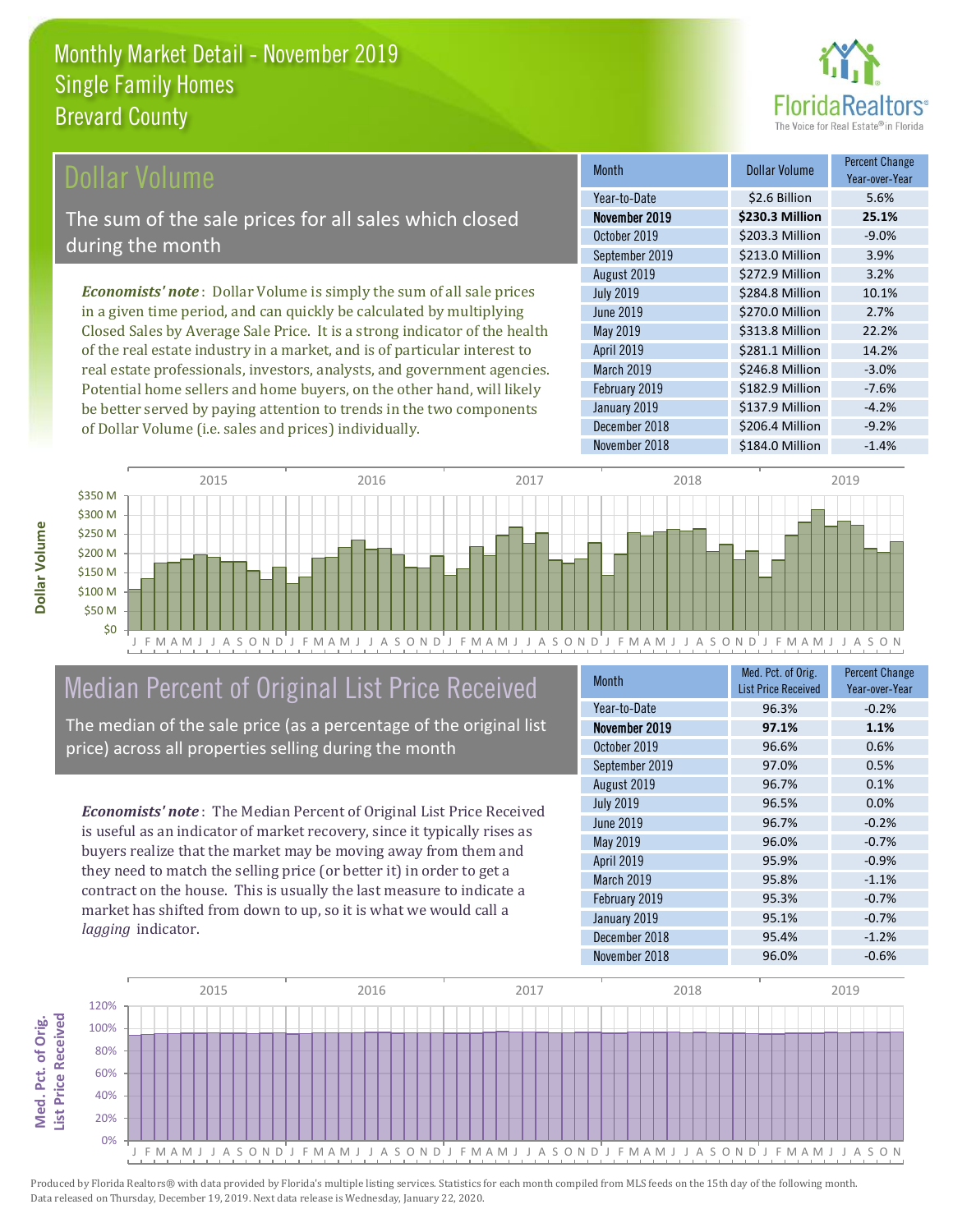

# Median Time to Contract

The median number of days between the listing date and contract date for all Closed Sales during the month

*Economists' note* : Like Time to Sale, Time to Contract is a measure of the length of the home selling process calculated for sales which closed during the month. The difference is that Time to Contract measures the number of days between the initial listing of a property and the signing of the contract which eventually led to the closing of the sale. When the gap between Median Time to Contract and Median Time to Sale grows, it is usually a sign of longer closing times and/or declining numbers of cash sales.

| <b>Month</b>     | Median Time to<br>Contract | <b>Percent Change</b><br>Year-over-Year |
|------------------|----------------------------|-----------------------------------------|
| Year-to-Date     | 38 Days                    | 22.6%                                   |
| November 2019    | 29 Days                    | $-25.6%$                                |
| October 2019     | 38 Days                    | 11.8%                                   |
| September 2019   | 31 Days                    | 3.3%                                    |
| August 2019      | 30 Days                    | $-6.3%$                                 |
| <b>July 2019</b> | 32 Days                    | 10.3%                                   |
| <b>June 2019</b> | 36 Days                    | 38.5%                                   |
| May 2019         | 38 Days                    | 40.7%                                   |
| April 2019       | 41 Days                    | 51.9%                                   |
| March 2019       | 49 Days                    | 63.3%                                   |
| February 2019    | 57 Days                    | 46.2%                                   |
| January 2019     | 54 Days                    | 45.9%                                   |
| December 2018    | 44 Days                    | 57.1%                                   |
| November 2018    | 39 Days                    | 30.0%                                   |



# Median Time to Sale

**Median Time to** 

**Median Time to** 

The median number of days between the listing date and closing date for all Closed Sales during the month

*Economists' note* : Time to Sale is a measure of the length of the home selling process, calculated as the number of days between the initial listing of a property and the closing of the sale. *Median* Time to Sale is the amount of time the "middle" property selling this month was on the market. That is, 50% of homes selling this month took *less* time to sell, and 50% of homes took *more* time to sell. Median Time to Sale gives a more accurate picture than Average Time to Sale, which can be skewed upward by small numbers of properties taking an abnormally long time to sell.

| <b>Month</b>     | <b>Median Time to Sale</b> | <b>Percent Change</b><br>Year-over-Year |
|------------------|----------------------------|-----------------------------------------|
| Year-to-Date     | 79 Days                    | 11.3%                                   |
| November 2019    | 67 Days                    | $-15.2%$                                |
| October 2019     | 77 Days                    | 5.5%                                    |
| September 2019   | 73 Days                    | 2.8%                                    |
| August 2019      | 71 Days                    | 0.0%                                    |
| <b>July 2019</b> | 74 Days                    | 7.2%                                    |
| June 2019        | 75 Days                    | 11.9%                                   |
| May 2019         | 79 Days                    | 17.9%                                   |
| April 2019       | 79 Days                    | 19.7%                                   |
| March 2019       | 90 Days                    | 30.4%                                   |
| February 2019    | 94 Days                    | 13.3%                                   |
| January 2019     | 92 Days                    | 16.5%                                   |
| December 2018    | 82 Days                    | 22.4%                                   |
| November 2018    | 79 Days                    | 6.8%                                    |

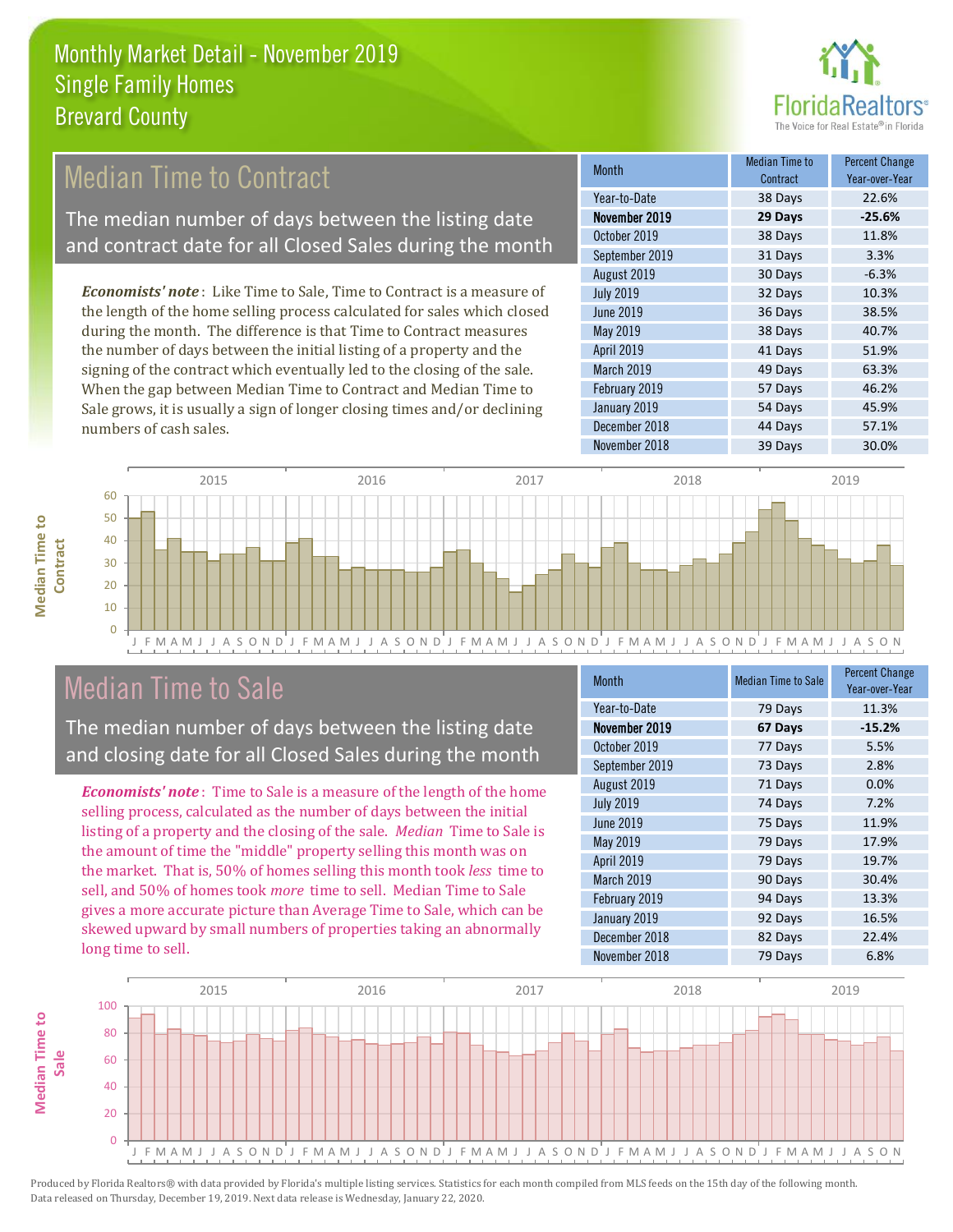

| <b>New Pending Sales</b>                                                      | <b>Month</b>      | <b>New Pending Sales</b> | <b>Percent Change</b><br>Year-over-Year |
|-------------------------------------------------------------------------------|-------------------|--------------------------|-----------------------------------------|
|                                                                               | Year-to-Date      | 10,514                   | 5.4%                                    |
| The number of listed properties that went under                               | November 2019     | 828                      | 22.8%                                   |
| contract during the month                                                     | October 2019      | 935                      | 22.7%                                   |
|                                                                               | September 2019    | 784                      | $-1.4%$                                 |
|                                                                               | August 2019       | 893                      | $-1.0%$                                 |
| <b>Economists' note:</b> Because of the typical length of time it takes for a | <b>July 2019</b>  | 1,005                    | 7.7%                                    |
| sale to close, economists consider Pending Sales to be a decent               | June 2019         | 988                      | 0.3%                                    |
| indicator of potential future Closed Sales. It is important to bear in        | May 2019          | 1,022                    | $-1.5%$                                 |
| mind, however, that not all Pending Sales will be closed successfully.        | <b>April 2019</b> | 1,138                    | 10.7%                                   |
| So, the effectiveness of Pending Sales as a future indicator of Closed        | March 2019        | 1,145                    | 10.7%                                   |
| Sales is susceptible to changes in market conditions such as the              | February 2019     | 925                      | 2.1%                                    |
| availability of financing for homebuyers and the inventory of                 | January 2019      | 851                      | $-7.4%$                                 |



# New Listings

distressed properties for sale.

The number of properties put onto the market during the month

*Economists' note* : New Listings tend to rise in delayed response to increasing prices, so they are often seen as a lagging indicator of market health. As prices rise, potential sellers raise their estimations of value—and in the most recent cycle, rising prices have freed up many potential sellers who were previously underwater on their mortgages. Note that in our calculations, we take care to not include properties that were recently taken off the market and quickly relisted, since these are not really *new* listings.

| <b>Month</b>     | <b>New Listings</b> | <b>Percent Change</b><br>Year-over-Year |
|------------------|---------------------|-----------------------------------------|
| Year-to-Date     | 11,532              | $-5.4%$                                 |
| November 2019    | 959                 | 1.2%                                    |
| October 2019     | 1,092               | 4.0%                                    |
| September 2019   | 909                 | $-2.5%$                                 |
| August 2019      | 983                 | $-19.1%$                                |
| <b>July 2019</b> | 1,091               | 0.6%                                    |
| June 2019        | 1,023               | $-10.3%$                                |
| May 2019         | 1,122               | $-16.0%$                                |
| April 2019       | 1,088               | $-5.9%$                                 |
| March 2019       | 1,121               | $-7.7%$                                 |
| February 2019    | 1,060               | 2.3%                                    |
| January 2019     | 1,084               | 0.6%                                    |
| December 2018    | 700                 | 0.7%                                    |
| November 2018    | 948                 | 1.9%                                    |

December 2018 612 612 -6.7%



**New Listings**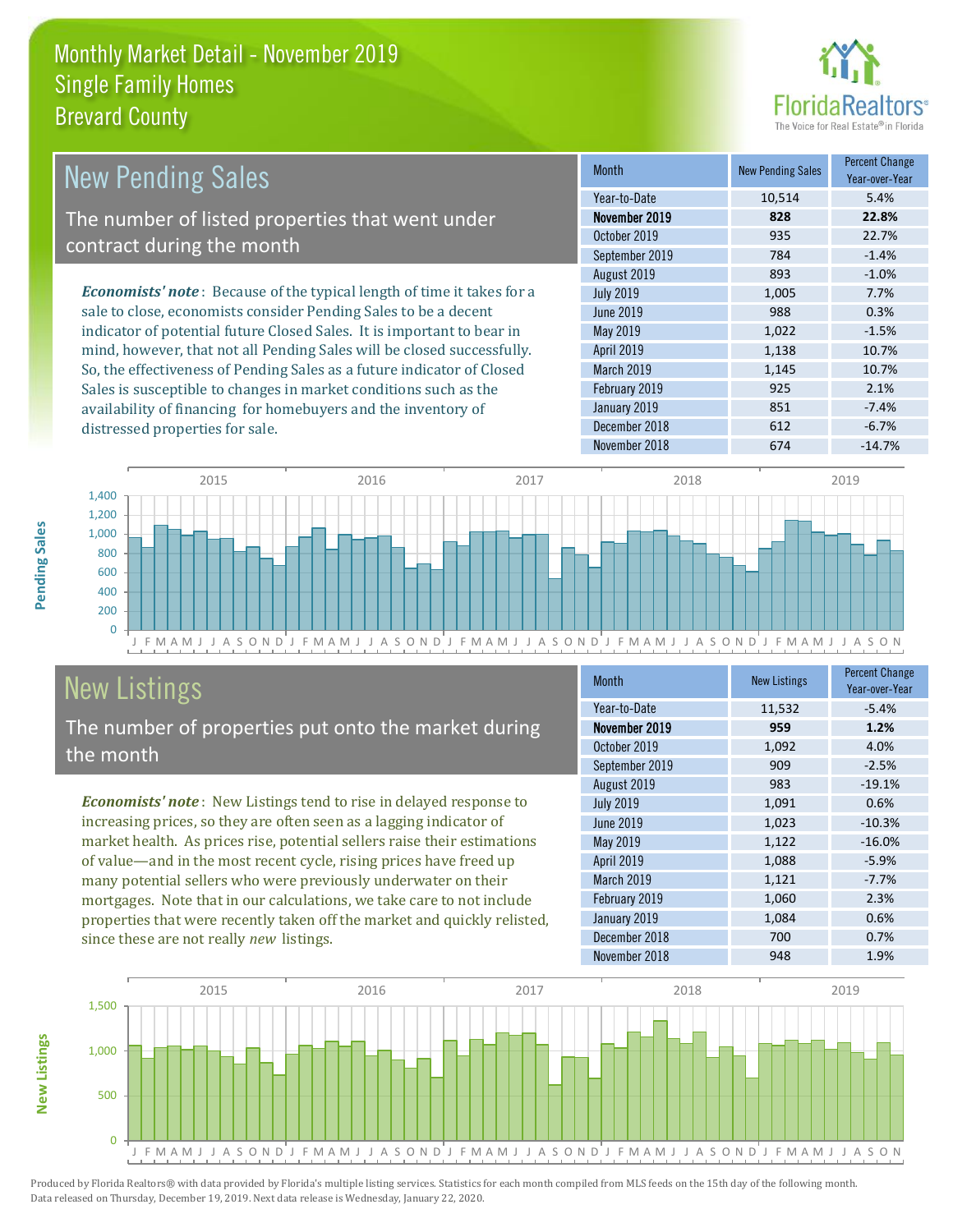

# *Economists' note* : There are a number of ways to define and calculate Inventory (Active Listings) The number of property listings active at the end of the month

Inventory. Our method is to simply count the number of active listings on the last day of the month, and hold this number to compare with the same month the following year. Inventory rises when New Listings are outpacing the number of listings that go off-market (regardless of whether they actually sell). Likewise, it falls when New Listings aren't keeping up with the rate at which homes are going off-market.

| <b>Month</b>             | Inventory | <b>Percent Change</b><br>Year-over-Year |
|--------------------------|-----------|-----------------------------------------|
| <b>YTD (Monthly Avg)</b> | 2,541     | $-0.1%$                                 |
| November 2019            | 2,332     | $-20.1%$                                |
| October 2019             | 2,348     | $-16.3%$                                |
| September 2019           | 2,313     | $-12.1%$                                |
| August 2019              | 2,314     | $-15.2%$                                |
| <b>July 2019</b>         | 2,405     | $-6.3%$                                 |
| June 2019                | 2,433     | $-3.3%$                                 |
| May 2019                 | 2,553     | $-0.2%$                                 |
| April 2019               | 2,586     | 7.7%                                    |
| March 2019               | 2,769     | 18.8%                                   |
| February 2019            | 2,954     | 31.6%                                   |
| January 2019             | 2,947     | 29.1%                                   |
| December 2018            | 2,808     | 29.6%                                   |
| November 2018            | 2,917     | 29.1%                                   |



# Months Supply of Inventory

#### An estimate of the number of months it will take to deplete the current Inventory given recent sales rates

*Economists' note* : MSI is a useful indicator of market conditions. The benchmark for a balanced market (favoring neither buyer nor seller) is 5.5 months of inventory. Anything higher is traditionally a buyers' market, and anything lower is a sellers' market. There is no single accepted way of calculating MSI. A common method is to divide current Inventory by the most recent month's Closed Sales count, but this count is a usually poor predictor of future Closed Sales due to seasonal cycles. To eliminate seasonal effects, we use the 12-month average of monthly Closed Sales instead.

| <b>Month</b>      | <b>Months Supply</b> | <b>Percent Change</b><br>Year-over-Year |
|-------------------|----------------------|-----------------------------------------|
| YTD (Monthly Avg) | 3.1                  | 0.0%                                    |
| November 2019     | 2.8                  | $-20.0%$                                |
| October 2019      | 2.8                  | $-15.2%$                                |
| September 2019    | 2.8                  | $-12.5%$                                |
| August 2019       | 2.8                  | $-15.2%$                                |
| <b>July 2019</b>  | 2.9                  | $-6.5%$                                 |
| <b>June 2019</b>  | 2.9                  | $-6.5%$                                 |
| May 2019          | 3.0                  | $-3.2%$                                 |
| April 2019        | 3.1                  | 6.9%                                    |
| March 2019        | 3.4                  | 21.4%                                   |
| February 2019     | 3.6                  | 33.3%                                   |
| January 2019      | 3.6                  | 28.6%                                   |
| December 2018     | 3.4                  | 25.9%                                   |
| November 2018     | 3.5                  | 25.0%                                   |

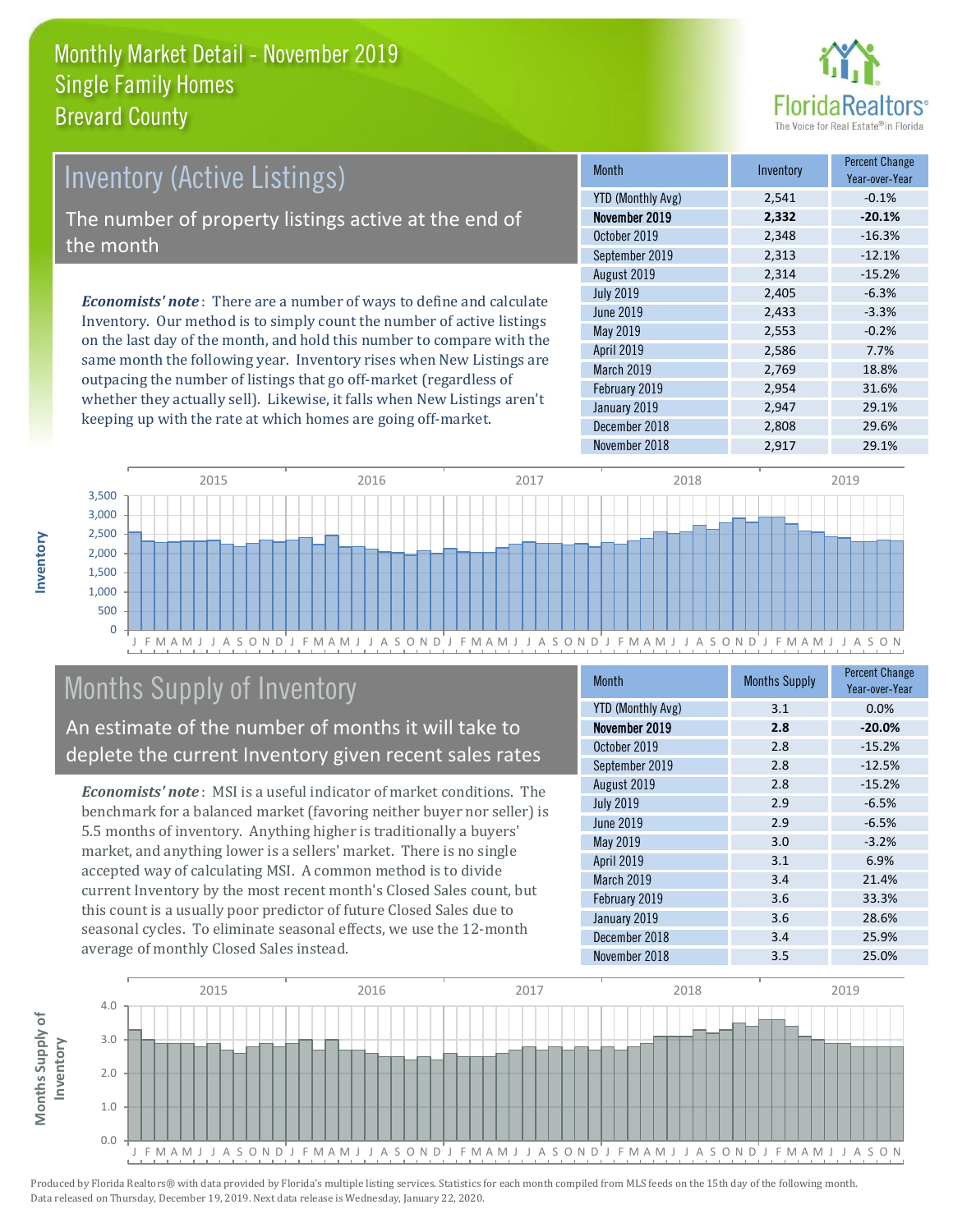

#### $$100,000 - $149,999$  62 -30.3% Sale Price Closed Sales Percent Change Year-over-Year Less than \$50,000 3 50.0%  $$50,000 - $99,999$  22 29.4% \$150,000 - \$199,999 175 10.1% \$200,000 - \$249,999 165 16.2% \$400,000 - \$599,999 85 46.6% \$600,000 - \$999,999 32 68.4% *Economists' note:* Closed Sales are one of the simplest—yet most important—indicators for the residential real estate market. When comparing Closed Sales across markets of different sizes, we recommend comparing the percent changes in sales rather than the number of sales. Closed Sales (and many other market metrics) are affected by seasonal cycles, so actual trends are more accurately represented by year-over-year changes (i.e. comparing a month's sales to the amount of sales in the same month in the previous year), rather than changes from one month to the next. \$1,000,000 or more 9 12.5% \$250,000 - \$299,999 125 45.3% \$300,000 - \$399,999 127 23.3% November 2018 November 2019 Closed Sales by Sale Price The number of sales transactions which closed during the month



## Median Time to Contract by Sale Price The median number of days between the listing date and contract date for all Closed Sales during the month

*Economists' note* : Like Time to Sale, Time to Contract is a measure of the length of the home selling process calculated for sales which closed during the month. The difference is that Time to Contract measures the number of days between the initial listing of a property and the signing of the contract which eventually led to the closing of the sale. When the gap between Median Time to Contract and Median Time to Sale grows, it is usually a sign of longer closing times and/or declining numbers of cash sales.

| Sale Price            | Median Time to<br>Contract | <b>Percent Change</b><br>Year-over-Year |
|-----------------------|----------------------------|-----------------------------------------|
| Less than \$50,000    | 8 Days                     | $-33.3%$                                |
| \$50,000 - \$99,999   | 13 Days                    | $-62.9%$                                |
| $$100,000 - $149,999$ | 23 Days                    | 27.8%                                   |
| $$150,000 - $199,999$ | 24 Days                    | $-31.4%$                                |
| \$200,000 - \$249,999 | 23 Days                    | $-46.5%$                                |
| \$250,000 - \$299,999 | 26 Days                    | $-29.7%$                                |
| \$300,000 - \$399,999 | 26 Days                    | $-46.9%$                                |
| \$400,000 - \$599,999 | 54 Days                    | 25.6%                                   |
| \$600,000 - \$999,999 | 72 Days                    | $-42.9%$                                |
| \$1,000,000 or more   | 296 Days                   | 73.1%                                   |

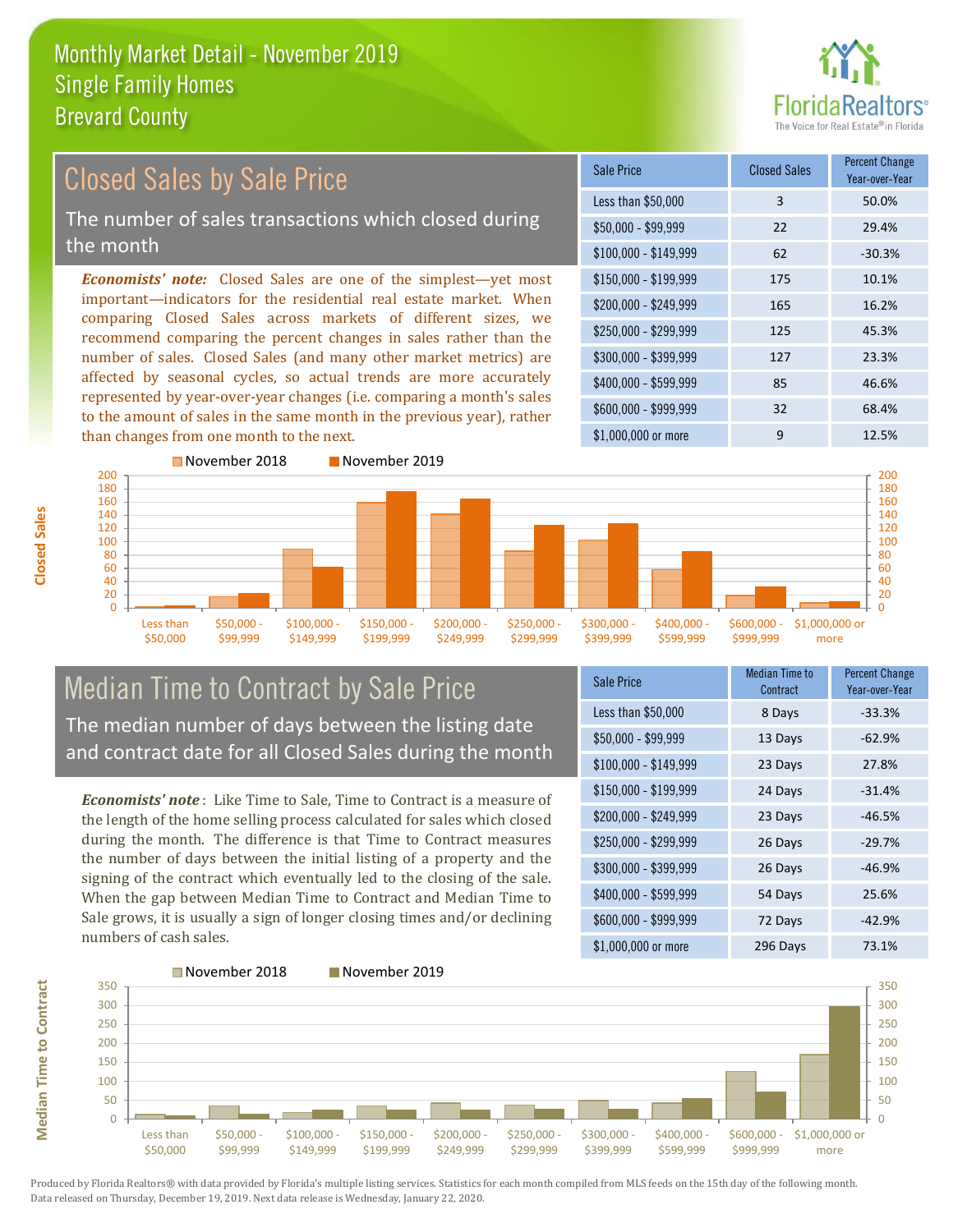

# New Listings by Initial Listing Price The number of properties put onto the market during

the month

*Economists' note:* New Listings tend to rise in delayed response to increasing prices, so they are often seen as a lagging indicator of market health. As prices rise, potential sellers raise their estimations of value—and in the most recent cycle, rising prices have freed up many potential sellers who were previously underwater on their mortgages. Note that in our calculations, we take care to not include properties that were recently taken off the market and quickly relisted, since these are not really *new* listings.

| <b>Initial Listing Price</b> | <b>New Listings</b> | <b>Percent Change</b><br>Year-over-Year |
|------------------------------|---------------------|-----------------------------------------|
| Less than \$50,000           | 1                   | $-66.7%$                                |
| $$50,000 - $99,999$          | 18                  | $-35.7%$                                |
| $$100,000 - $149,999$        | 76                  | $-17.4%$                                |
| $$150,000 - $199,999$        | 175                 | $-5.4%$                                 |
| \$200,000 - \$249,999        | 177                 | $-11.1%$                                |
| \$250,000 - \$299,999        | 140                 | 6.9%                                    |
| \$300,000 - \$399,999        | 192                 | 47.7%                                   |
| \$400,000 - \$599,999        | 105                 | $-1.9%$                                 |
| \$600,000 - \$999,999        | 60                  | 25.0%                                   |
| $$1,000,000$ or more         | 15                  | $-40.0\%$                               |





Inventory by Current Listing Price The number of property listings active at the end of the month

*Economists' note* : There are a number of ways to define and calculate Inventory. Our method is to simply count the number of active listings on the last day of the month, and hold this number to compare with the same month the following year. Inventory rises when New Listings are outpacing the number of listings that go off-market (regardless of whether they actually sell). Likewise, it falls when New Listings aren't keeping up with the rate at which homes are going off-market.

| <b>Current Listing Price</b> | Inventory     | <b>Percent Change</b><br>Year-over-Year |
|------------------------------|---------------|-----------------------------------------|
| Less than \$50,000           | $\mathcal{P}$ | $-60.0%$                                |
| $$50,000 - $99,999$          | 38            | 15.2%                                   |
| $$100,000 - $149,999$        | 136           | $-28.8%$                                |
| $$150,000 - $199,999$        | 321           | $-34.8%$                                |
| \$200,000 - \$249,999        | 347           | $-30.7%$                                |
| \$250,000 - \$299,999        | 322           | $-11.3%$                                |
| \$300,000 - \$399,999        | 390           | $-18.2%$                                |
| $$400,000 - $599,999$        | 414           | $-11.5%$                                |
| \$600,000 - \$999,999        | 254           | 9.5%                                    |
| \$1,000,000 or more          | 108           | $-30.3%$                                |

\$1,000,000 or more



Produced by Florida Realtors® with data provided by Florida's multiple listing services. Statistics for each month compiled from MLS feeds on the 15th day of the following month. Data released on Thursday, December 19, 2019. Next data release is Wednesday, January 22, 2020.

**Inventory**